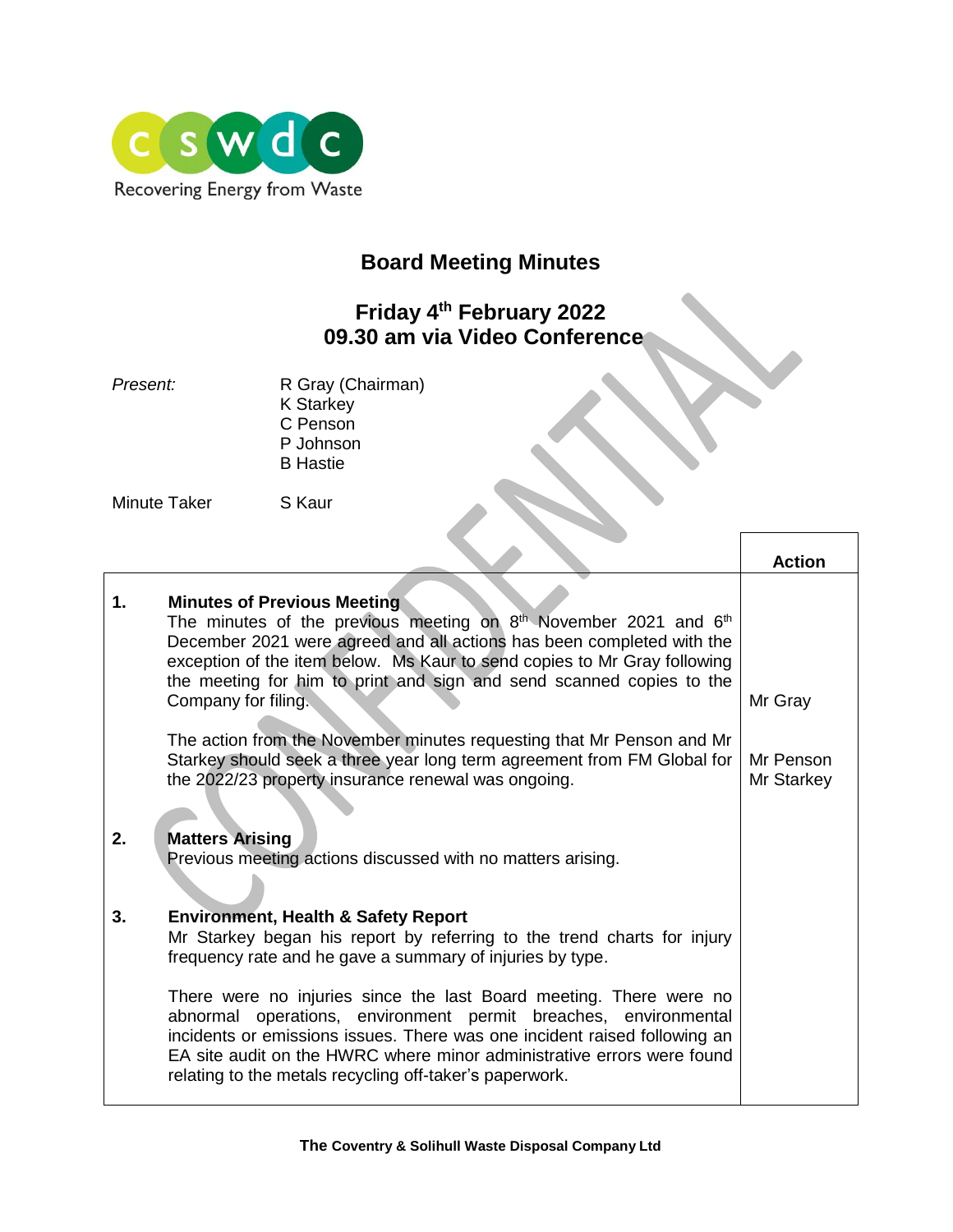Meetings continue to discuss the recent changes in the Best Available Technique Reference Documents (BREF) at the Environmental Services Association (ESA).

The Environment Agency has now issued the regulation 61 notice initiating the review of the Company's permit and Mrs Price will be the member of staff responsible for the project.

Mr Starkey concluded his report by referring to the 2021 improvement programme. Item 3 target date to be changed to December 2024, as it is a project with a 3 year duration. Items 8 and 9 have been carried forward from last year's programme and the due dates are to be updated with the revised expected dates. All other projects were on target to be completed within the designated timescales.

Mr Starkey

### **4. Commercial Report**

Mr Starkey updated the meeting on the current status of issues relating to certain waste contracts.

Mr Starkey reported that the Coventry City Council waste collection strikes are affecting waste inputs, making deliveries uncertain and more difficult to manage. Coventry's inputs have been extremely variable due to the strike. In the final week of January they delivered **2001** tonnes (a normal week is  $\qquad$  tonnes).

### **5. Company Performance Report**

Mr Starkey presented the plant performance for the nine months ended 26<sup>th</sup> December.

The waste throughput is 5% ahead of budget and 8% lower than last year. A and B Shareholder waste throughput was 13% lower than budget and 4% lower than last year. C Shareholder waste throughput was 1% higher than budget and 8% lower than last year. Non-shareholder waste throughput was ahead of budget of zero tonnes and 23% lower than last year.

A and B Shareholder waste accounted for 44% of total throughput compared with 42% in the same period last year. A,B and C Shareholder waste accounted for 89% of total throughput compared with 86% in the same period last year.

Plant availability was 84% compared with a budget of 82% and a prior year performance of 93%. The waste crane replacement projects was undertaken in October and this explains the significantly reduced availability compared to prior year. Average waste throughput per unit hour was 13.1 tonnes compared with a budget of 13.1 tonnes and a prior year performance of tonnes.

Electricity export was 5% higher than budget and 10% lower than last year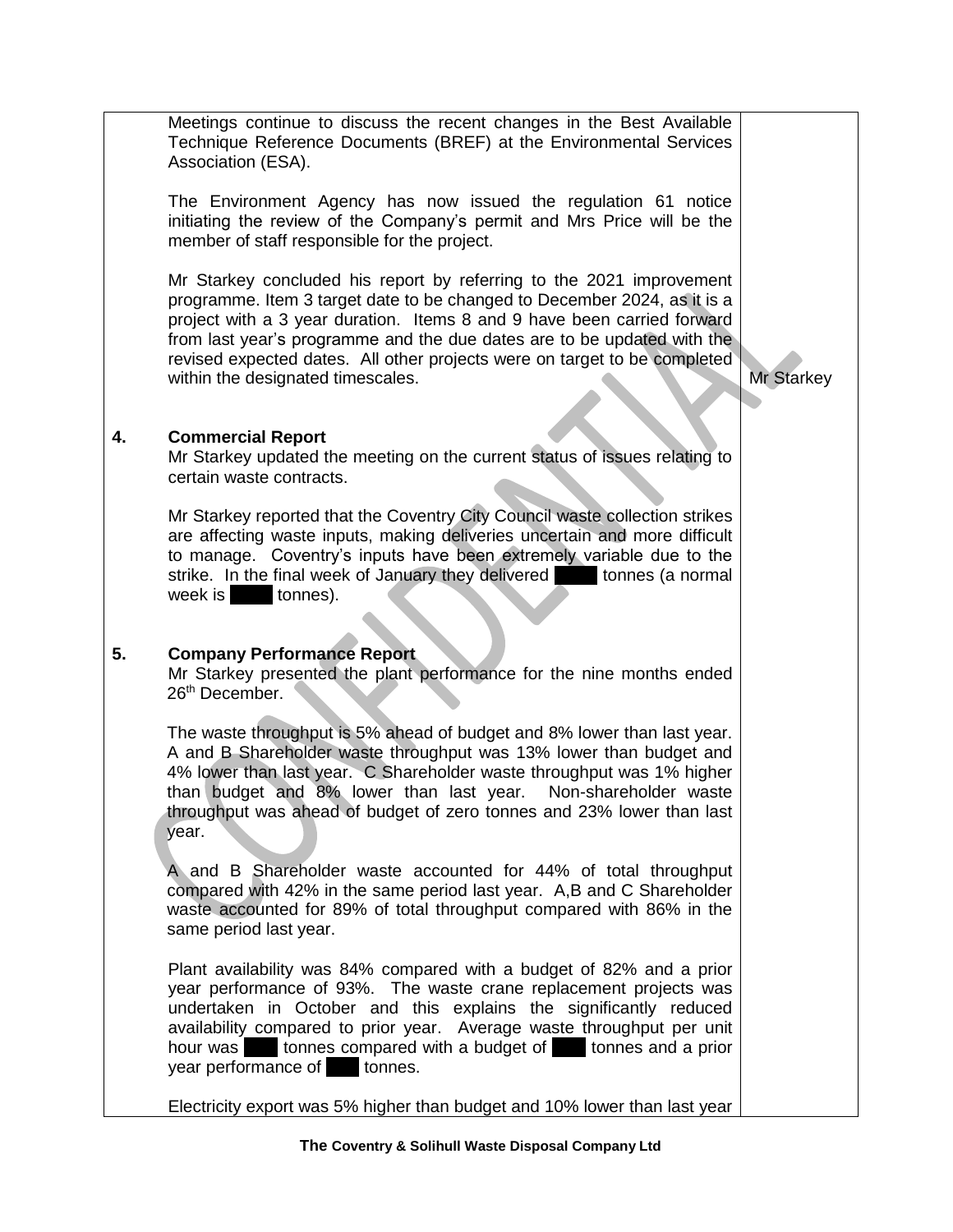|    | due to the lower throughput resulting from the total plan shut down for the<br>waste crane replacement.                                                                                                                                                                                                                                                                                                                                                                                                                                                                                                                                                                                                                                                                                                                                                                                   |                   |
|----|-------------------------------------------------------------------------------------------------------------------------------------------------------------------------------------------------------------------------------------------------------------------------------------------------------------------------------------------------------------------------------------------------------------------------------------------------------------------------------------------------------------------------------------------------------------------------------------------------------------------------------------------------------------------------------------------------------------------------------------------------------------------------------------------------------------------------------------------------------------------------------------------|-------------------|
|    | Mr Johnson asked why the reported availability for G2 was much better<br>than budget. It was explained that unlike for the combustion units, where<br>availability is a measure of whether the unit is available for service, for the<br>generators availability is a measure of whether the machine was running<br>and downtime is a combination of maintenance downtime and<br>unavailability of steam. G1 is running most of the time due to its higher<br>capacity and was budgeted to have a high level of availability, whilst G2 is<br>budgeted to be offline whenever units are scheduled for maintenance and<br>consequently as combustion unit availability has been better than budget<br>so this generator's availability has also been better than budget. It was<br>agreed that more detail would be provided on generator availability in the<br>future where appropriate. | <b>Mr Starkey</b> |
|    | Mr Penson reported to the Board on the Company's financial<br>performance. The profit before tax and pension provision for the nine<br>months is £8,196k which is £2,664k ahead of budget but £2,845k behind<br>last year.                                                                                                                                                                                                                                                                                                                                                                                                                                                                                                                                                                                                                                                                |                   |
|    | This is partly due to higher revenues, arising from higher availability,<br>increased throughput and a more favourable sales mix. It is also due to<br>lower total EfW costs, which are £457k below budget. There have been<br>cost savings compared to the budget in most categories, notably<br>maintenance, administration and depreciation.                                                                                                                                                                                                                                                                                                                                                                                                                                                                                                                                           |                   |
|    | Mr Penson reported that though total costs were below budget, significant<br>cost increases have been incurred recently with regards to consumables,<br>particularly Ammonia.                                                                                                                                                                                                                                                                                                                                                                                                                                                                                                                                                                                                                                                                                                             |                   |
|    | Mr Penson presented a revised forecast for the year ending 31 <sup>st</sup> March<br>2022. The forecast profit before interest, pensions and tax was £11.1m<br>compared with a budget of £8.6m.                                                                                                                                                                                                                                                                                                                                                                                                                                                                                                                                                                                                                                                                                           |                   |
|    | The year-end cash position is forecast to be £11.2m, compared with a<br>budgeted figure of £9.4m, due mainly to a better than budgeted opening<br>position and better forecast trading.                                                                                                                                                                                                                                                                                                                                                                                                                                                                                                                                                                                                                                                                                                   |                   |
| 6. | <b>Review of Risk Register</b><br>Mr Starkey and Mr Penson updated the Board on the items listed in the<br>Business Risk Register, which were discussed and approved.                                                                                                                                                                                                                                                                                                                                                                                                                                                                                                                                                                                                                                                                                                                     |                   |
| 7. | <b>Carbon Balance Report</b><br>Mr Starkey presented the Board with the Carbon Balance report, which<br>was discussed and noted.                                                                                                                                                                                                                                                                                                                                                                                                                                                                                                                                                                                                                                                                                                                                                          |                   |
|    | It was requested that Mr Starkey should develop a Carbon Strategy for<br>consideration by the Board.                                                                                                                                                                                                                                                                                                                                                                                                                                                                                                                                                                                                                                                                                                                                                                                      | Mr Starkey        |